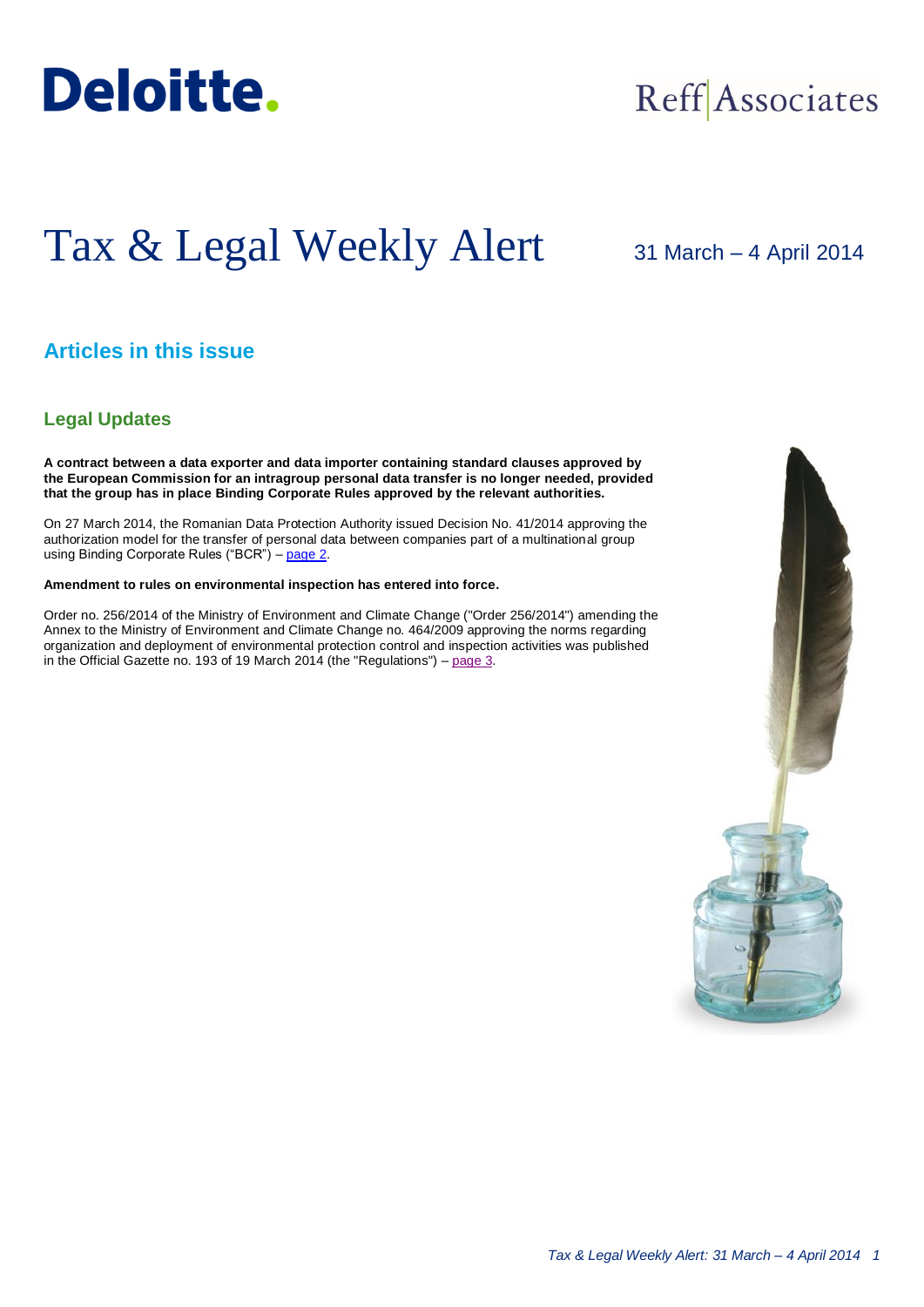## <span id="page-1-0"></span>**A contract between a data exporter and data importer containing standard clauses approved by the European Commission for an intragroup personal data transfer is no longer needed, provided that the group has in place Binding Corporate Rules approved by the relevant authorities**

As a general note, please be informed that the main piece of legislation governing the area of data protection is Law no. 677/2001 regarding the protection of individuals with regard to the processing of personal data and on the free movement of such data ("**Data Protection Law**"). The enactment of this law is generally in line with Directive 95/46/EC of the European Parliament and of the Council of October 24, 1995 on the protection of individuals with regard to the processing of personal data and on the free movement of such data.

Under the Data Protection Law, any data controller has the obligation to notify in advance the Data Protection Authority ("**DPA**") with respect to any transfer of such data to another country.

Besides notification, the transfer of personal data abroad may be also subject to other legal requirements, depending on the country of destination of the data. Thus, a transfer to countries that do not ensure an adequate level of protection of personal data (i.e. countries outside the European Union and the European Economic Area or countries that have not been recognized as ensuring an adequate level of protection by way of decision of the European Commission, such as it was recognized in the case of Argentina, Canada, Switzerland and the United States – when the data controller from the US has adhered to the Safe Harbor principles) is conditional upon the DPA issuing a prior authorization for the transfer.

The authorization is issued provided that the data exporter shows sufficient guarantees regarding the safeguard of the individuals' rights after the transfer. These guarantees take the form of agreements concluded between the data exporter and the data importer on the basis of standard contractual clauses adopted by the European Commission and approved by the DPA. In addition to executing the agreements containing these standard clauses, the DPA may also issue the prior authorization on the basis of approved Binding Corporate Rules ("**BCR**"), which are applicable for intragroup data transfers.

The BCR are internal regulations (such as a Code of Conduct) which define a group's global policy for personal data transfers. Thus, the BCR must contain clauses ensuring the protection of personal data and must be applied effectively in intragroup activity.

The main advantage of BCR is that they facilitate intragroup communication, as well as simplify the issuance of the prior authorization with respect to transfer of personal data. To this extent, when BCR are in place, it will take less time for the DPA to issue the authorization, with no additional cost and no uncertainty regarding the DPA's assessment of the adequacy level of data protection.

Starting from 27 March 2014, Romanian authorities have acknowledged the BCR guarantees and no longer require a contract between recipient and sender, provided that both the data exporter and the data importer are part of a group that has BCR in place. It is still required to notify the DPA of a data transfer as well as obtain prior authorization from the DPA. However the overall process will be much simpler and shorter.

### **Contact us:**

**[Georgiana Singurel](mailto:gsingurel@deloittece.com)** Attorney at Law +40 21 207 52 86

**[Silvia Axinescu](mailto:maxinescu@deloittece.com)** Attorney at Law +40 21 207 54 28

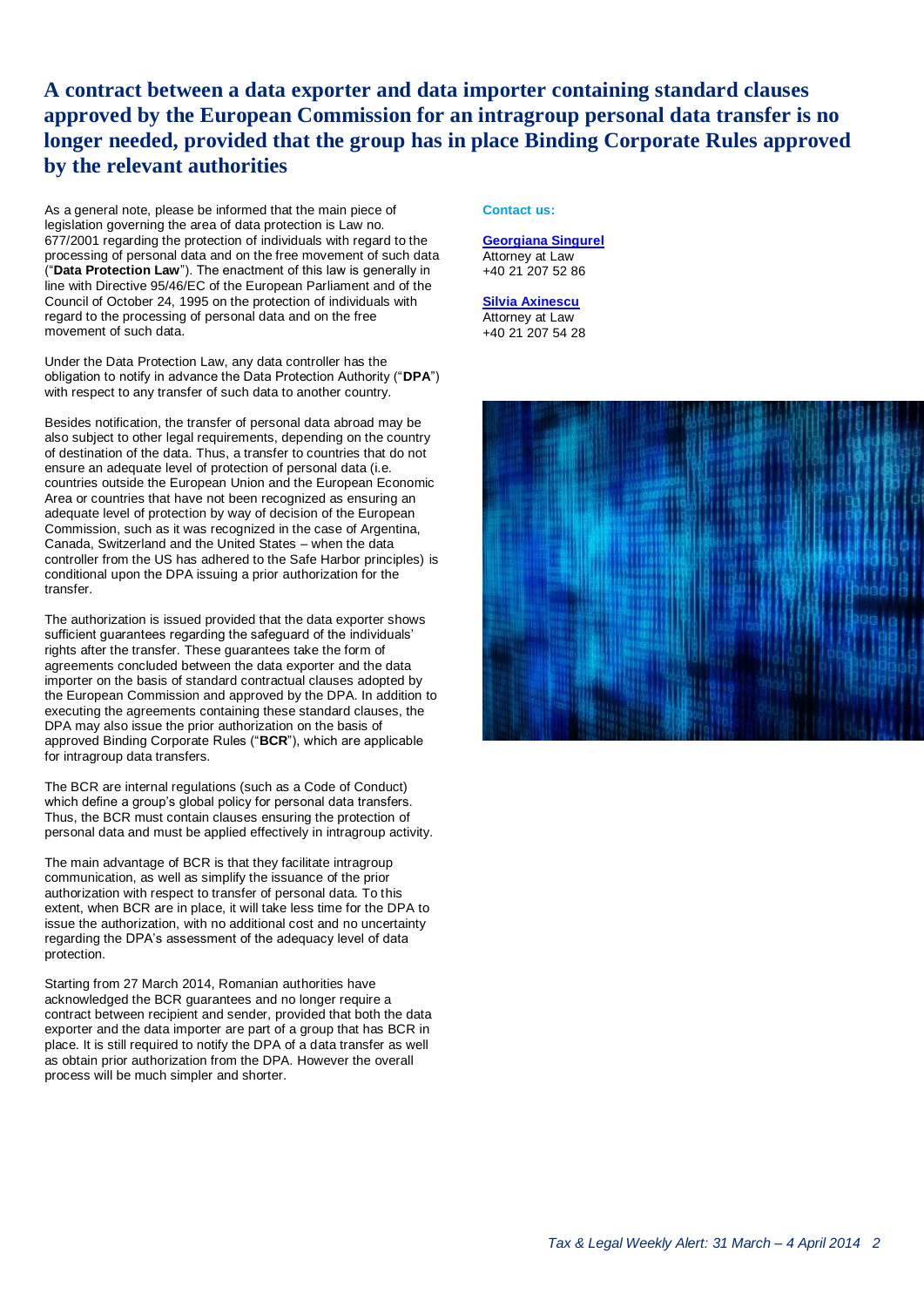## **Amendment to rules on environmental inspection has entered into force**

Order no. 256/2014 of the Ministry of Environment and Climate Change ("**Order 256/2014**") amending the Annex to the Ministry of Environment and Climate Change no. 464/2009 approving the norms regarding organization and deployment of environmental protection control and inspection activities was published in the Official Gazette no. 193 of 19 March 2014 (the "**Regulations**"). On a general note, the Order brings the following changes:

- Increased competency of the commissioners of the National Environmental Guard (the "**NEG**");
- Less frequent environmental inspections;
- Extension of environmental inspections to comply with the provisions of the legislation specific to chemicals;
- Changes to the inspection and control procedure/documents.

We present below the main amendments brought to the procedure, depending on the stages of the environmental inspection:

#### **1. Preparation of the inspection**

Frequency of environmental inspections

Depending on the risk class of the inspected target, environmental inspections are performed at a less frequent rate than under the regulations previously in force:

- A Class 2 inspections/ year
- B Class 1 inspection/ year
- C Class 1 Inspection every 2 years
- D Class 1 inspection every 3 years

The following special rules have also been established:

- For SEVESO objectives, one SEVESO inspection per year shall be mandatory, in addition to the number of inspections established depending on the risk class;
- For objectives in protected areas, one inspection per year shall be mandatory.

In the case that representatives of an economic operator of an authorized activity are not present at the control, the template invitation is no longer attached to the Regulations, although the invitation is still regulated for this situation.

Additionally, the criteria for the risk classes are no longer included in the content of the Regulations. Each objective included in the objectives' records shall be classified taking into consideration the environmental impact and operator's performance after a procedure that is to be established by decision of the General Commissioner. This procedure can be updated as additional information is obtained during inspections and controls.

## **2. Announcement of the inspection**

The Regulations establish the procedure to be followed. Thus, the announcement of the environmental inspection will be made in writing, by notice in the case of planned inspections, to be prepared by the objective commissioner or by the team responsible and countersigned by the head of the territorial NEG commissary and shall be communicated prior to the date and time of the scheduled opening session. The notification shall be made by mail, facsimile or e-mail.

### <span id="page-2-0"></span>**3. Field Inspection**

The field inspection, as a mandatory stage of the environmental inspection, shall include, in addition to the activities mentioned in the previous regulations, the following:

- Verification of the existence and implementation of prevention and intervention plans in the event of damage, incidents, accidental pollution and/or major accidents;
- Internal/external emergency plan tested together with the county Inspectorate for Emergency Situations, as applicable;
- Other activities determined by internal rules.

## **4. Completion of Inspection**

As before, the environmental commissioner that has imposed a sanction must be informed of payment of the fine. The element of novelty is that if the fine has not been paid in due time and the finding and sanctioning protocol of the contravention has not been challenged in a court of law, the environmental commissioner shall send the finding and sanctioning protocol of the contravention to the specialized bodies of the territorial administration or units under the Ministry of Finance - National Agency for Fiscal Administration in whose territorial jurisdiction the individual is domiciled or, if applicable, the legal entity has its fiscal headquarters. The deadline for submitting the finding and sanctioning protocol of the contravention for foreclosure proceedings to begin is 45 days as of the date it was communicated to the offender.

We are at your disposal if you need further details regarding these amendments presented above.

### **Contact us:**

[Robert Ionita](mailto:rionita@deloittece.com) Attorney at Law +40 21 207 52 53

[Adina Gutiu](mailto:agutiu@deloittece.com) Attorney at Law +40 21 207 56 98

[Mihai Petre](mailto:mipetre@deloittece.com) Senior Manager +40 21 207 53 44